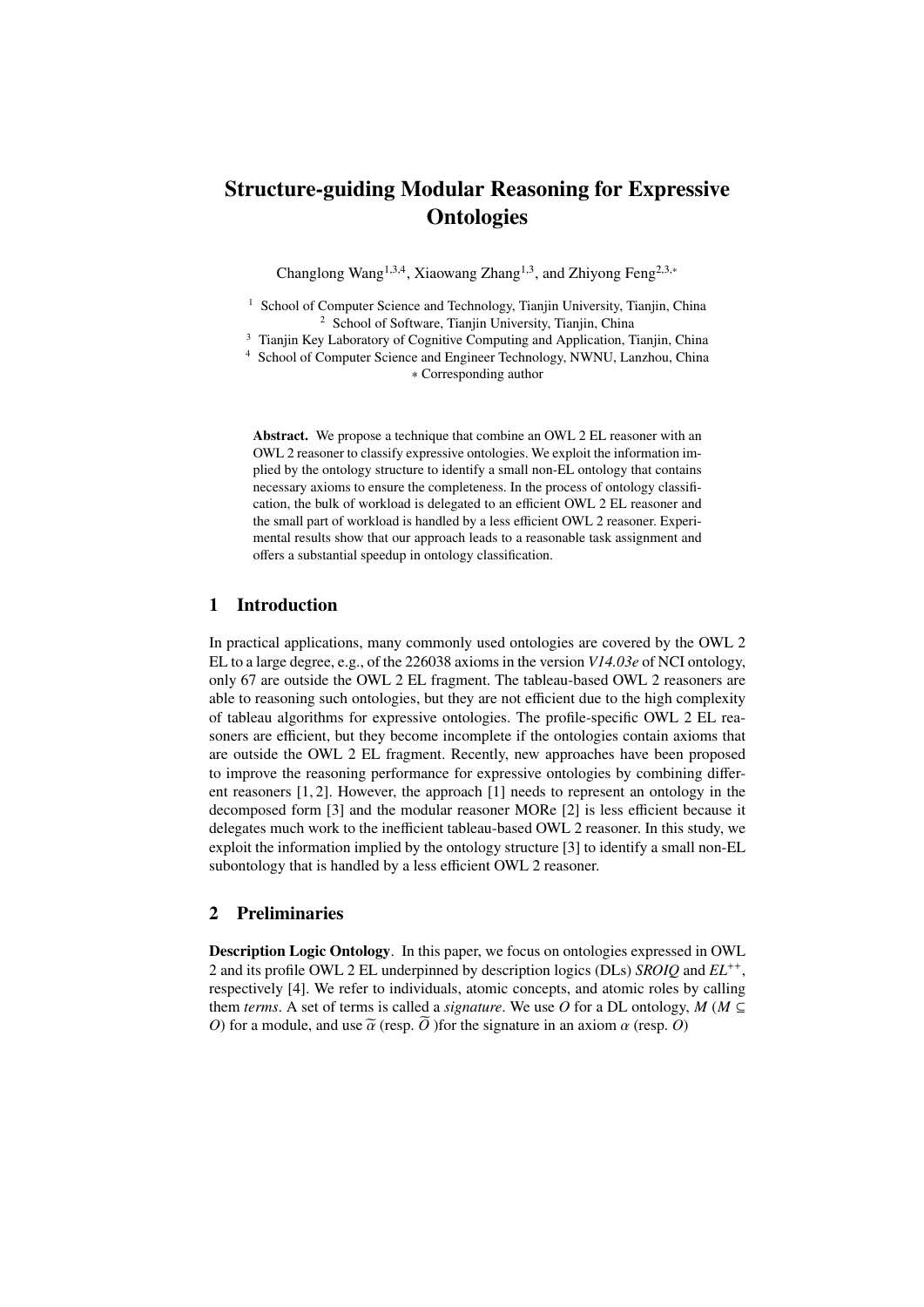2 Changlong Wang, Xiaowang Zhang, and Zhiyong Feng

Ontology Structure Induced by Modules. A module is a subset of an ontology that captures all the knowledge about a specified signature  $\Sigma$ . The  $\bot$ -module is one basic type of locality-based modules (LBMs) and enjoys the following property that can be used for optimising classification [5]:

**Proposition 1.** Let O be a SROIQ ontology, A, B concept names in  $\widetilde{O}$ ,  $\Sigma \subseteq \widetilde{O}$  with  $A \in \Sigma$ , and M a  $\bot$ -module in O w.r.t.  $\Sigma$ . Then  $O \models A \sqsubseteq B$  if and only if  $M \models A \sqsubseteq B$ .

A ⊥-module w.r.t.  $\Sigma$  is denoted by  $M_{\Sigma}^{\perp}$ . Different axioms might lead to the same<br>tule due to the strong logical interrelation among axioms, such axioms that "cling module due to the strong logical interrelation among axioms, such axioms that "cling together" is formalised by the notion of *atom* [3]:

**Definition 1.** *Given an ontology O, and an axiom set at*={ $\alpha_1, \alpha_2, ..., \alpha_n$ }  $\subseteq$  *O, if*  $M_{\alpha_1}^{\perp}$  =<br>  $M_{\alpha_2}^{\perp}$  =  $M_{\alpha_3}^{\perp}$  and for any  $\theta \subseteq Q$ ) at  $M_{\alpha_4}^{\perp}$  to  $M_{\alpha_5}^{\perp}$  (i=1.2, a) then at is s  $M_{\infty}^{\perp}$ =,...,=  $M_{\infty}^{\perp}$ , and for any  $\beta \in O \setminus at, M_{\overline{\alpha}}^{\perp} \neq M_{\overline{\alpha}}^{\perp}$  (*i*=1,2,...,n). then at is called a  $\alpha_2$ =*,...,*= *M*<sup>⊥</sup>  $\frac{d}{d\alpha}$ *, and for any*  $\beta \in O \setminus at, M^{\perp}_{\widetilde{\beta}}$  $\neq M_{\tilde{\alpha}}^{\perp}$ αe*i (i*=*1,2,...,n). then at is called an* ⊥-atom, denoted by  $at^{\perp}$ .

For any module, it either contains all axioms in an atom or none of them. The family of atoms of *O* is denoted by  $AD<sub>0</sub><sup>⊥</sup>$ . For each atom *at* ∈  $AD<sub>0</sub><sup>⊥</sup>$ , the module  $M<sub>±</sub><sup>⊥</sup>$  is denoted by *M*<sub>a</sub> and the dependent relation between atoms is induced as follows: by *Mat* and the dependent relation between atoms is induced as follows:

**Definition 2.** Let at<sub>1</sub> and at<sub>2</sub> be two atoms in  $AD_{O}^{\perp}$ , at<sub>1</sub> is dependent on at<sub>2</sub> (written  $at_1 \geq at_2$ ) if  $M_{at_2} \subseteq M_{at_1}$ .

The *atomic decomposition* (AD) of an ontology *O* is a pair  $(AD<sub>O</sub><sup>+</sup>, \geq)$ , denoted by  $\frac{1}{2}$  in which  $AD<sup>+</sup>$  is the set of atoms and > is a partial order over those atoms. The  $AD_{O,\geq}^{\perp}$ , in which  $AD_O^{\perp}$  is the set of atoms and  $\geq$  is a partial order over those atoms. The  $\Delta D_{O,\geq}$ , in which  $\Delta D_O$  is the set of atoms and  $\angle$  is a partial offer over those atoms. The union of all atoms on which a given atom *at* depends is called *principal ideal* of *at* ( denoted by (*at*] ).

**Proposition 2.** [3] Let at be an atom in  $AD_{O,\geq}^{\perp}$ , the principal ideal (at] is a module.

Proposition 3. *[3, Remark 3.10] For each atom at, Mat coincides with (at] and Mat is the smallest module containing at.*

An atom  $at_i$  is called a *top atom* if there exists no a distinct atom  $at_j$  such that  $at_j \geq at_i$ . Hence an ontology *O* is the union of several independent modules:

$$
O = \bigcup \{ (tat) \mid tat \; is \; a \; top \; atom \} \tag{1}
$$

#### 3 Modular Reasoning

AD represents the modular structure of an ontology, the information implied by this structure (especially Proposition 2, Proposition 3, and Equation 1) provide us with two important clues for optimising modular classification: Firstly, for two distinct atoms  $at_1$  and  $at_2$  with  $at_1 \geq at_2$ ,  $(at_2)$  is enough to completely classify all the classed in the module (*at*2]. Secondly, if not each top atom contains non-EL axioms, it is possible to identify a small non-El module and delegate it to an OWL 2 reasoner for computing the subsumption relation of the following form: (1)  $A \sqsubseteq B$  (2)  $A \sqcap B \sqsubseteq C$  (3)  $A \sqsubseteq$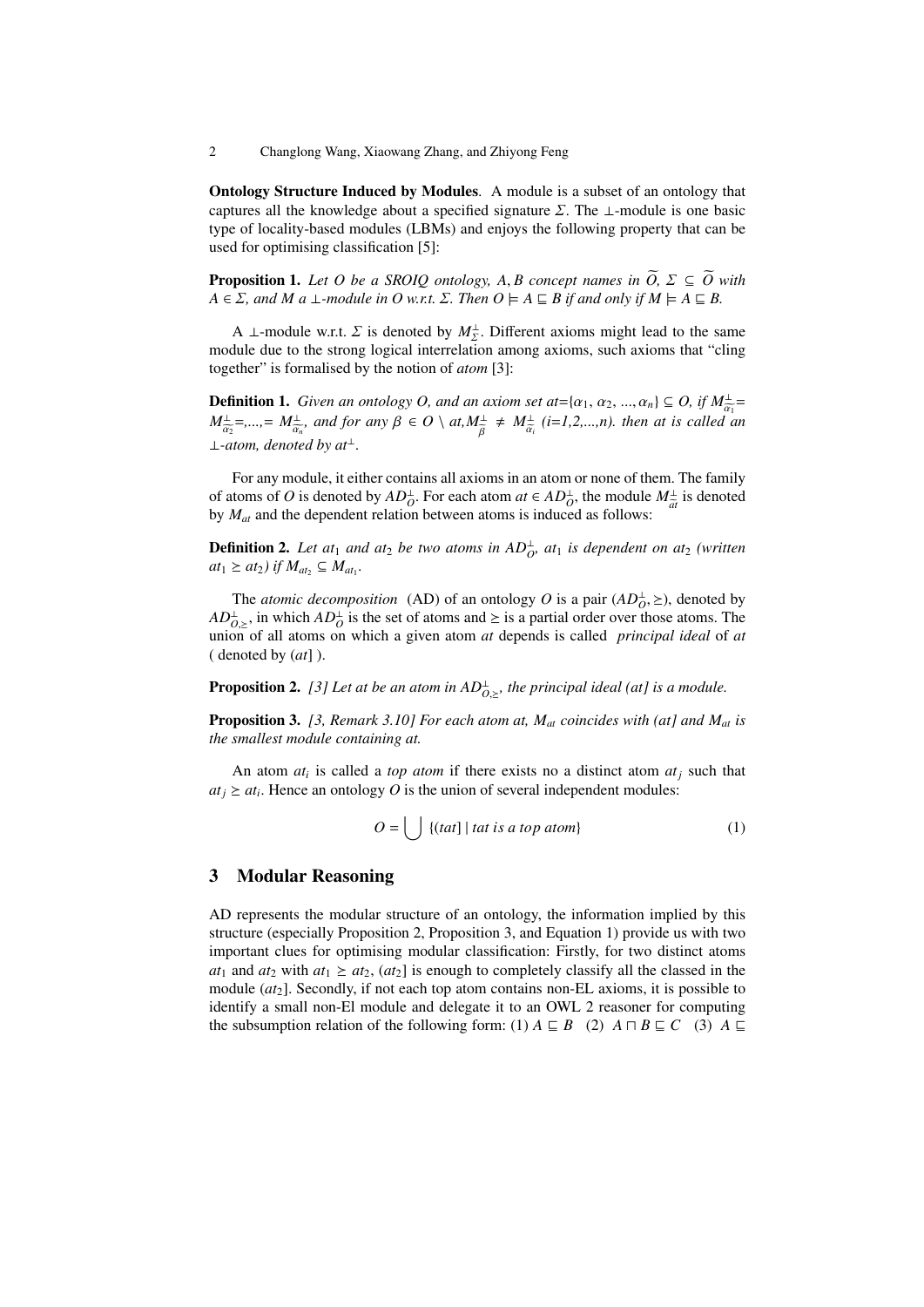Algorithm 1 modularClassification Input: an ontology *O* **Output:**  $H_0$ : the classification of  $O$ 1:  $M_{\overline{EL}} \leftarrow \emptyset$ ,  $H_{M_{\overline{EL}}} \leftarrow \emptyset$ ,  $H_O \leftarrow \emptyset$ 2: for each  $\alpha \in \widetilde{S}_{na}$  do<br>3: if  $\alpha \notin M_{\overline{FI}}$  then 3: **if**  $\alpha \notin M_{\overline{EL}}$  then<br>4:  $M_{\overline{EI}} \leftarrow M_{\overline{EI}}$ 4:  $M_{\overline{EL}} \leftarrow M_{\overline{EL}} \bigcup$ *//* computing the non-EL subontology 5: end if 6: end for 7: if  $M_{\overline{EL}} = O$  then<br>8:  $H_O \leftarrow AR.class$  $H_O \leftarrow AR.classify(O)$ 9: else 10: *H<sub>M<sub>EL</sub>* ←AR.classify( $M_{\overline{EL}}$ ) //classifying the non-EL subontology<br>11: *H<sub>O</sub>* ← MR.classify( $H_{\mu}$  ∪ *O* \  $M_{\overline{ET}}$ )</sub> 11:  $H_0 \leftarrow \text{MR.classify}(H_{M_{\overline{EL}}} \cup O \setminus M_{\overline{EL}})$ 12: end if 13: return *H<sup>O</sup>*

 $\exists R.B$  (4)  $\exists R.A \sqsubseteq B$  (5)  $R \sqsubseteq S$  (6)  $A \sqcap \exists R.B \sqsubseteq C$  (7)  $\exists R.A \sqcap \exists S.B \sqsubseteq C$ <br>where A, R, and C are atomic concents or  $\top$  and R.S. atomic roles. Obviously, these where *A*, *B*, and *C* are atomic concepts or  $\top$ , and *R*, *S* atomic roles. Obviously, these subsumption relations fall into OWI 2 EI. Hence the computed subsumption relations subsumption relations fall into OWL 2 EL. Hence, the computed subsumption relations together with the remaining EL part can be handled by an OWL 2 EL reasoner to obtain complete classification. Let *S na* be the set of non-EL axioms in an ontology, Algorithm 1 describes the process of classifying OWL 2 ontologies in a modular manner, where AR (Assistant Reasoner) stands for an OWL 2 reasoner and MR (Main Reasoner) for an OWL 2 EL reasoner.

#### 4 Experiment and Evaluation

The proposed approach is implemented in a prototype *SGMR* in which the OWL 2 reasoner and OWL 2 EL reasoner are integrated in a black-box manner. We conduct an experiment on eight commonly used ontologies available from the NCBO BioPortal ontology repository<sup>5</sup>. Table 1 provides statistics of test ontologies and Table 2 shows the experimental results compared with MORe. In Table 2,  $M_{MORe}$  (resp.  $M_{\overline{FI}}$ ) represents the non-EL subontology that is delegated to the OWL 2 reasoner in MORe (resp. SGM-R), and *TMORe* (resp. *TS GMR*) represents the time (in seconds) spent in classifying the whole ontology by MORe (resp. SGMR). In our experiments, ELK 0.4.1 and HermiT 1.3.8<sup>6</sup> are used as OWL 2 EL reasoner and OWL 2 reasoner, respectively. The experimental results show that SGMR delegates a smaller part of workload to the inefficient OWL 2 reasoner and obtain a substantial speedup compared with MORe.

#### 5 Conclusion

In this paper, we present approach to classifying *SROIQ* ontologies by combining an OWL 2 EL with an OWL 2 reasoner. Compared with our previous work [1], we do

<sup>5</sup> http://bioportal.bioontology.org

<sup>6</sup> https://www.cs.ox.ac.uk/isg/tools/